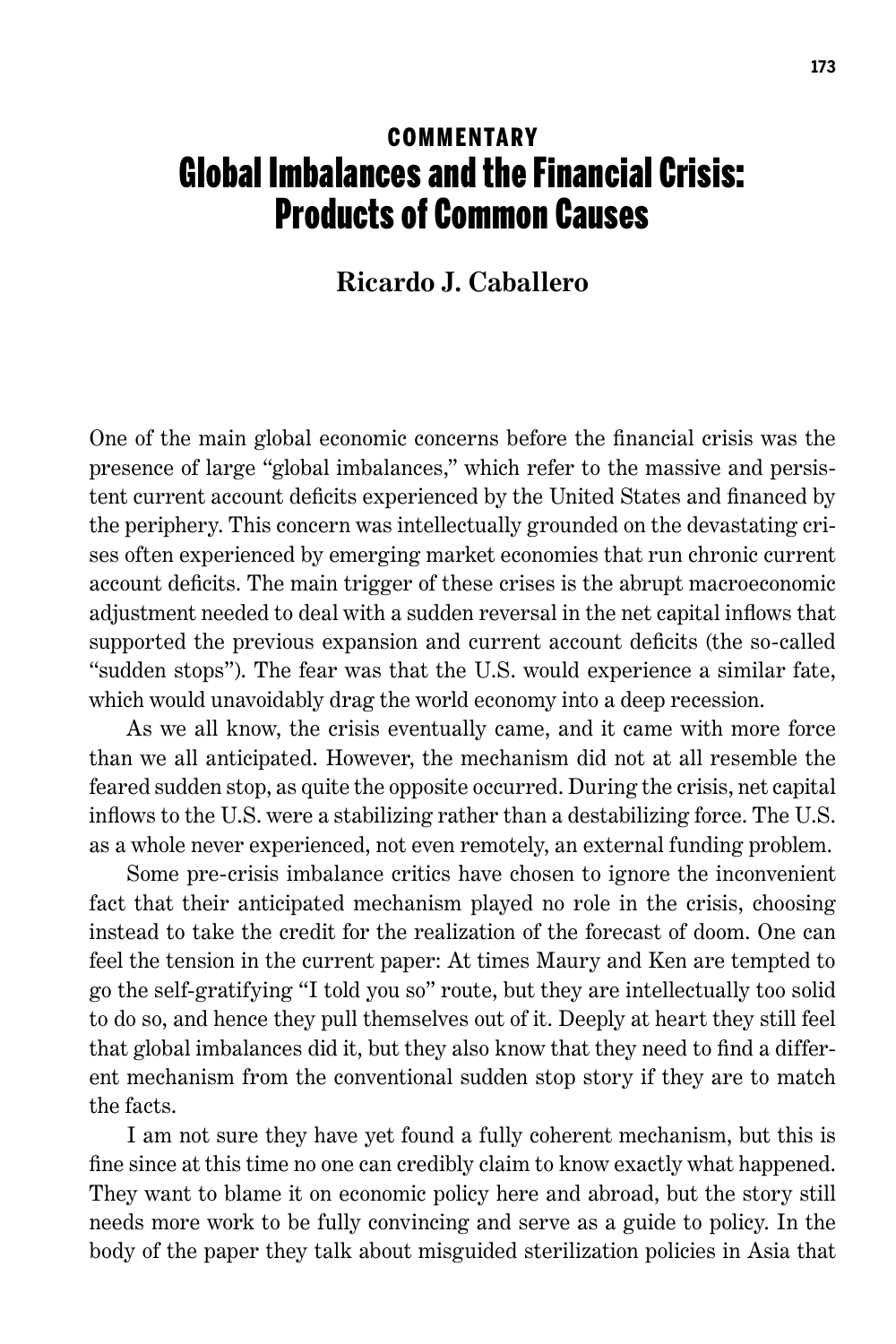facilitated postponing the reversal of loose monetary policy in the U.S., which in turn fueled the savings glut by boosting commodity prices.

But we know that the full story can be told without reference to monetary policy, just as a result of expansion and contraction of asset supply and demand around the world (see Caballero et al. 2008a,b). The paper argues against a narrow version of such a model which only considers asset demand (the savings glut story). I believe their evidence based on timing of events is consistent with the implications of the full demand-supply model. Thus, we still need more work to disentangle the relative importance of these stories.

In their conclusion they are more balanced and argue that financial underdevelopment in China is one of the main sources of the global imbalances.<sup>1</sup> But if so, what is the right policy with respect to global imbalances in the short run given these structural problems? And in particular, what is the form of optimal monetary policy? I could imagine scenarios where the optimal monetary policy is to be more expansionary than in the absence of the structural problems, in order to prevent deflationary forces from developing (Caballero 2006). In any event, I couldn't get a good sense from the paper on how to answer these important questions, and we certainly need answers for them ... or at least I hope that we do seek them before rushing into implementing antiglobal imbalances policies.

Despite this general unease with the paper and its policy implications, I must admit that there are many great lines in it. One of my favorites is, "In effect, the global imbalances posed stress tests for weaknesses in the United States, British, and other advanced-country financial and political systems tests that those countries did not pass...." Brilliantly said, I fully agree with them. Although probably what they mean is a bit different from what I mean by *the test, its failure*, and *how to move forward*, thus I want to spend the rest of my comments developing my views on these things.

I believe that the root imbalance was *not* the global imbalance but a *safeassets imbalance:* The entire world, including foreign central banks and investors, as well as many U.S. financial institutions, had an insatiable demand for safe debt instruments, which put an enormous pressure on the U.S. financial system and its incentives (Caballero and Krishnamurthy 2009). This is the stress test the U.S. economy failed.

Within this perspective the main mechanism prior to the crisis worked as follows: As the demand for safe assets began to rise above what the U.S. corporate world and safe mortgage borrowers naturally could provide, financial institutions began to search for mechanisms to generate AAA assets from previously untapped and riskier sources. Subprime borrowers were next in line,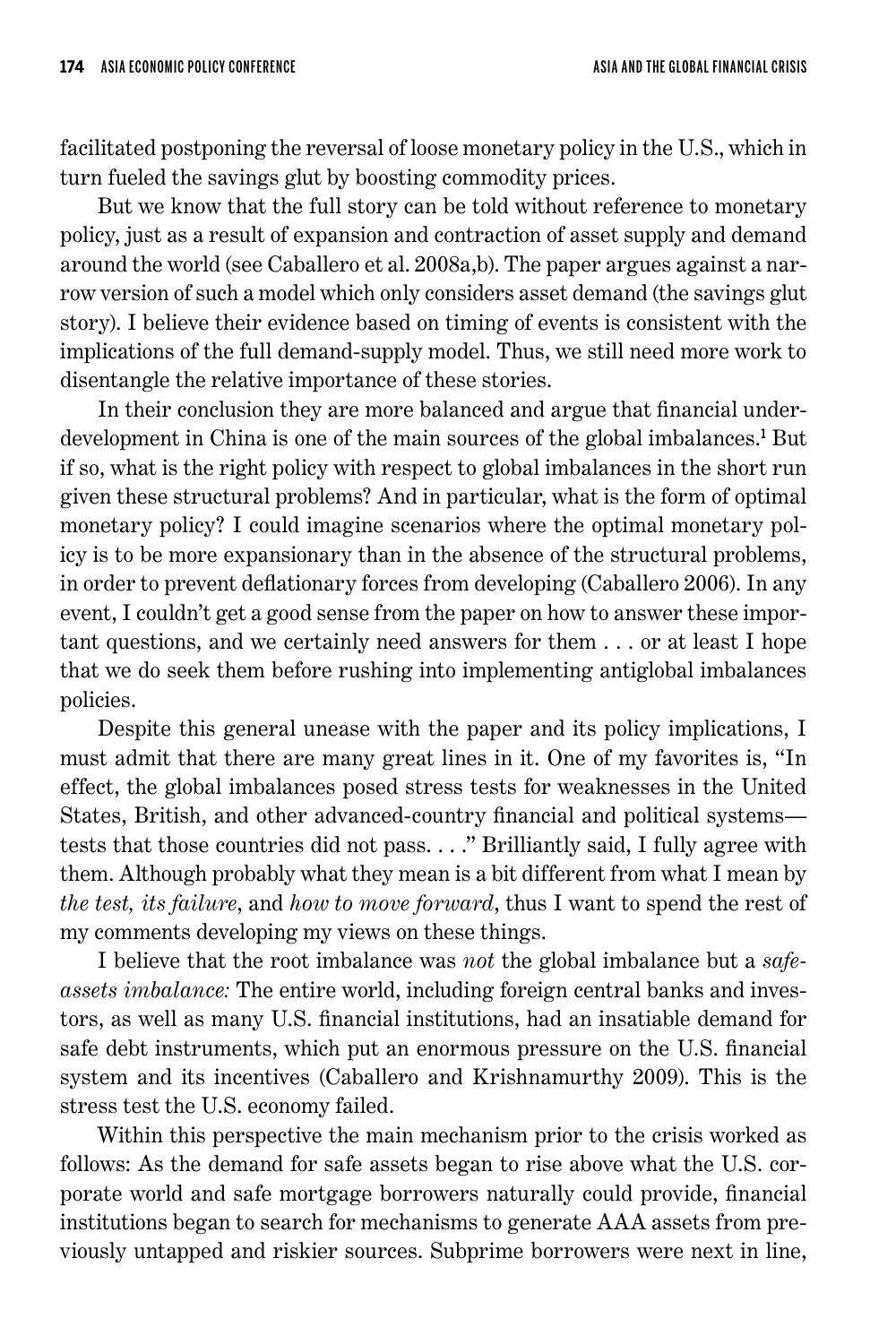but in order to produce safe assets from their high-risk loans, "banks" had to create complex instruments and conduits that relied on the law of large numbers and issuing a tranche of their liabilities. Similar instruments were created from securitization of all sorts of payment streams, ranging from car to student loans. Along the way, and reflecting the value associated with creating financial instruments from them, the price of real estate and other assets in short supply rose sharply. A positive feedback loop was created, as the rapid appreciation of the underlying assets seemed to justify a large AAA tranche for derivative collateralized debt obligations and related products. Credit rating agencies contributed to this loop, and so did greed and misguided homeownership policies, but they probably were not the root cause.

From a *systemic* point of view, this newfound source of AAA assets was much riskier than the traditional single-name highly rated bonds. As Coval et al. (2009) show, for a given unconditional probability of default, a highly rated tranche made of lower quality underlying assets will tend to default, in fact it can only default, during a systemic event. This means that, even if correctly rated as AAA, the correlation between these complex assets distress and systemic distress is much higher than for simpler single-name bonds.

The systemic fragility of these instruments became a source of systemic risk in itself once a significant share of them was kept within the financial system rather than sold to final investors. Banks and their structured investment vehicles (SIVs), attracted by the high return and low capital requirement combination provided by the senior and super-senior tranches of structured products, kept them on their books and, once satiated, began to pass their (perceived) infinitesimal risk onto the monolines and insurance companies (AIG, in particular). Through this process, the core of the financial system became interconnected in increasingly complex ways and vulnerable to a systemic event.

Much of the crisis is blamed on the crash of the real estate "bubble" and the rise in subprime mortgage defaults that followed it. But this cannot be all, or even much, of it. The global financial system went into cardiac arrest mode and was on the verge of imploding more than once, which seems hard to attribute to a relatively small shock such as the real estate/subprime combo. Instead, the real damage came from the unexpected and sudden freezing of the entire securitization industry. In a moment's notice, confidence vanished and the complexity which made possible the "multiplication of bread" during the boom, turned into a source of counterparty risk, both real and imaginary. Senior and supersenior tranches were no longer perceived as invulnerable, and worsening matters, banks had to bring back onto their balance sheets more of this new risk from the now struggling SIVs and conduits. Knightian uncertainty took over,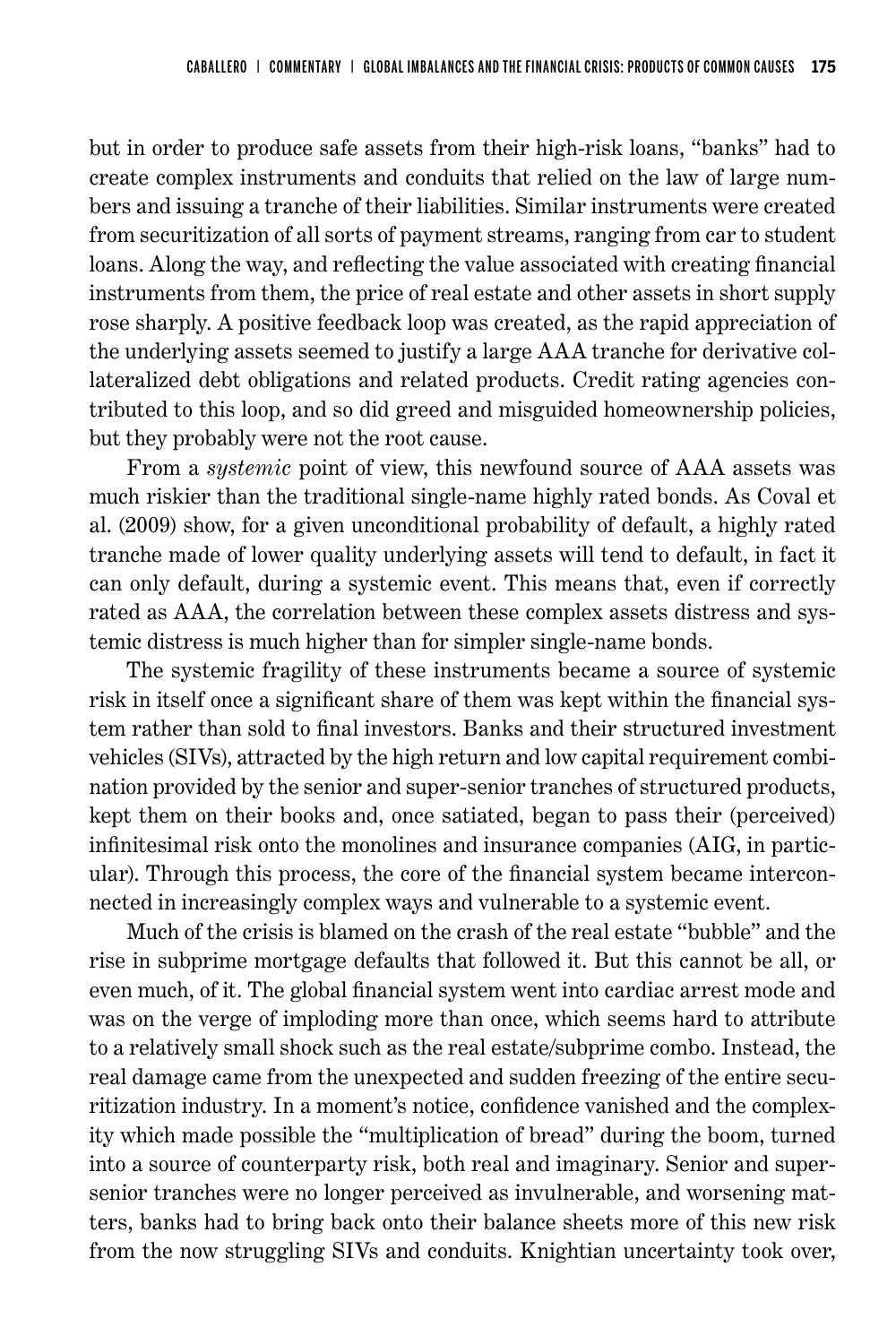and pervasive flights to quality plagued the financial system. Fear fed into more fear, and caused reluctance to engage in financial transactions, even among the prime financial institutions.

Along the way, the underlying structural deficit of safe assets that was behind the whole cycle worsened as the newly found source of AAA assets from the securitization industry dried up, and the spike in perceived uncertainty further increased demand for these assets. Safe interest rates plummeted to record low levels.

As I said, global imbalances and their feared sudden reversal *never* played a significant role during this deep crisis. In fact, the worse things became, the more both domestic *and* foreign investors ran for cover to *U.S. Treasuries*. Instead, the largest reallocation of funds was across asset classes, in particular from complex to simple safe instruments.

From this perspective the core policy problem to deal with is how to bridge the safe-asset gap without overexposing the financial sector to systemic risk. Raising capital requirements is a knee-jerk policy reaction to reduce vulnerability, but it does not help to deal with the structural problem of excess safeasset demand. Quite the opposite, by reducing the financial sector's ability to grow its balance sheet, it will worsen the safe-asset gap. The cost of this policy distortion is stronger headwinds for the recovery and the risk that the same pattern of systemically vulnerable safe-asset creation may migrate into the shadow financial sector or elsewhere in the world that is even less prepared to absorb the systemic risk. We need a more balanced response, trading off vulnerability reduction and the safe-asset gap, to determine the socially optimal level of capital requirements (which may well be higher than the pre-crisis levels, especially for illiquid assets) and complementary measures.

To be clear, the main failure was not so much in the private sector's ability to create AAA assets through complex financial engineering as it was in the systemic vulnerability created by this process. We should preserve the good parts of this process while finding a mechanism to relocate the systemic risk component generated by this asset creation activity away from banks and into private investors (for small and medium-size shocks) and the government (for tail events). This transfer should be done on an ex ante basis and for a fair fee, which can incorporate any concerns with the size, complexity, and nationality of specific financial institutions. There are many options to do so, all of which amount to some form of partially *mandated* insurance provision from the government to the financial sector against systemic events (see, e.g., Caballero and Kurlat 2009).